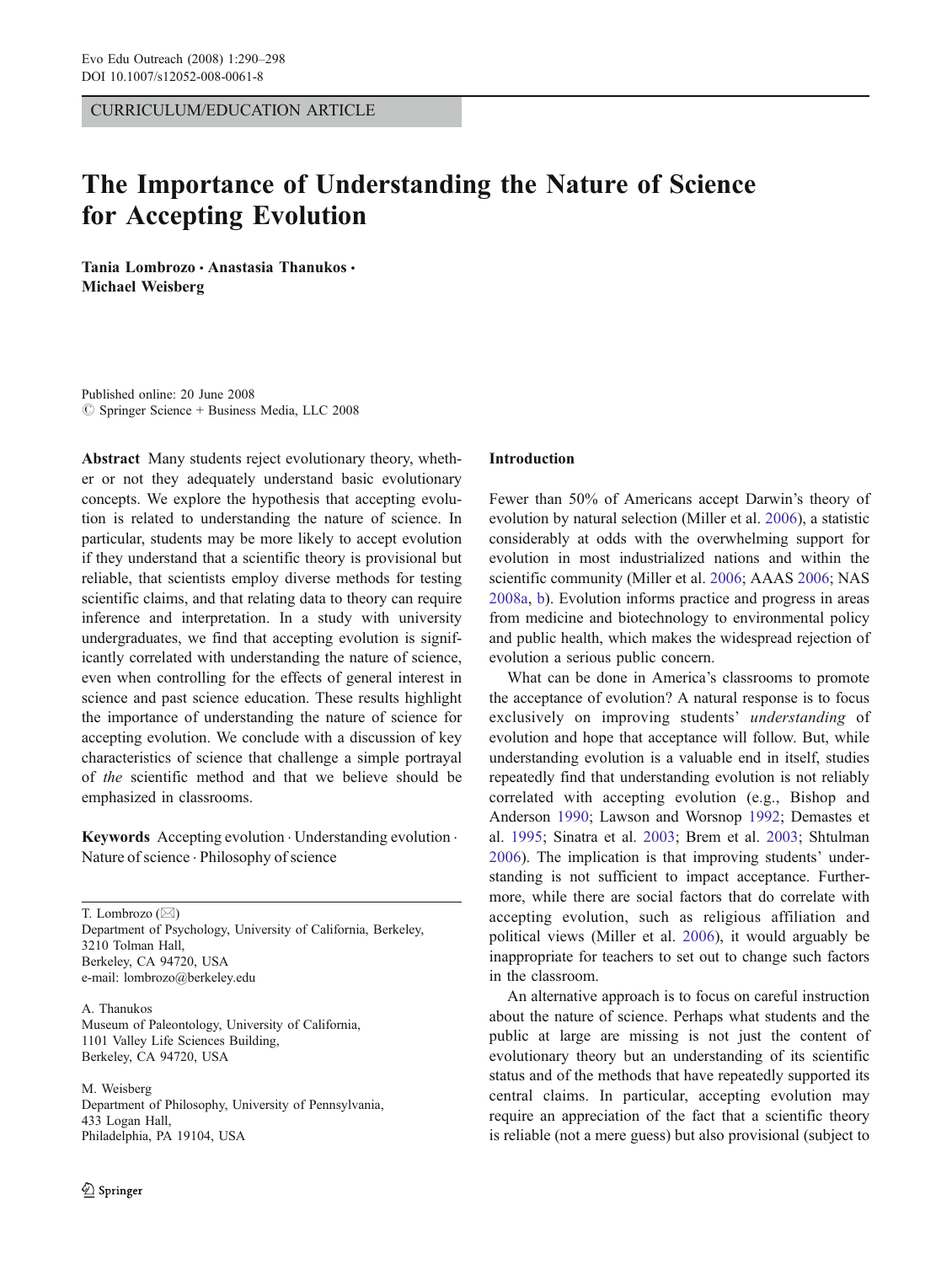ongoing revision). Furthermore, recognizing the overwhelming evidence for evolution may require an appreciation of the fact that evidence can come in many forms, result from diverse methods, and require inference and interpretation to bear on theories.

Although many states include "the nature of science" in their science standards, students often have robust misconceptions about the nature of science, and some science teachers share these misconceptions (e.g., Lederman [1992](#page-7-0); Scharmann and Harris [1992](#page-8-0); Carey and Smith [1993](#page-7-0); Solomon et al. [1996;](#page-8-0) Dagher and BouJaoude [2005](#page-7-0)). For example, many students believe that theories can simply be "read off" from the world, that scientific claims can be definitively proved, and that theories have not yet achieved the privileged status of facts or laws. These misconceptions may be aggravated by teaching what textbooks usually call "the scientific method": a linear sequence of steps suggesting that scientists follow a single, fixed process to develop laboratory experiments that directly and definitively test hypotheses.

The last 50 years of historical and philosophical study of science have shown us that this formulaic, hypotheticodeductive portrayal of science is extremely impoverished (e.g., Kuhn [1962](#page-7-0); Kitcher [1993](#page-7-0); for an accessible introduction, see Godfrey-Smith [2003\)](#page-7-0). Scientific practice is far more diverse and dynamic than the introductory chapters of most science textbooks would suggest. For example, the connection between theory and evidence in all of modern science is indirect, relying on many layers of intermediary theories and auxiliary hypotheses. In addition, there is no universal path for scientific discovery and testing. Communities of scientists, not individuals, are required to solve all but the simplest scientific problems, and there are multiple cross-cutting relationships between most scientific hypotheses and theories.

A sophisticated understanding of the nature of science may be especially critical for understanding and accepting evolution. Some sciences conform more closely to a simplified stereotype of scientific methods than do others: the lone scientist performing a critical laboratory experiment that will definitively prove one theory or another. When it comes to evolution, laboratory experiments provide only one source of data. Much of what we know about the mechanisms of evolution and the evolutionary "tree of life" was discovered through field observations, museum research, examinations of the fossil record, and molecular biology. These lines of evidence were collected and documented over many years, often by large teams of researchers. The aggregated results provide an evergrowing database of facts from which theorists can ask and answer questions about the course of evolution. At no single point in the process does a scientist formulate a hypothesis about the entirety of the phylogenetic tree,

perform a specific test, then either accept or reject the hypothesis, in the manner suggested by simplistic pictures of scientific inquiry.

For these reasons and others, educators and researchers have advocated teaching a more realistic picture of the nature of science alongside evolution (e.g., Nickels et al. [1996](#page-8-0); Dagher and BouJaoude [1997,](#page-7-0) [2005](#page-7-0); Rudolph and Stewart [1998;](#page-8-0) NSTA [2000;](#page-8-0) Bybee [2001](#page-7-0); Sinatra et al. [2003](#page-8-0); Farber [2003](#page-7-0); Scharmann et al. [2005](#page-8-0); Lombrozo et al. [2006](#page-7-0); NAS [2008a](#page-8-0), [b](#page-8-0); Tattersall [2008;](#page-8-0) Gregory [2008\)](#page-7-0). However, evidence for the efficacy of this approach has been sparse. Among science teachers, understanding the nature of science may be correlated with accepting evolution (Rutledge and Warden [2000](#page-8-0); Trani [2004\)](#page-8-0), and there is some suggestive evidence that learning about the nature of science can increase acceptance of evolution in teachers (Scharmann and Harris [1992\)](#page-8-0) and in students (Verhey [2005\)](#page-8-0). But, a great deal remains to be learned about the relationship between understanding the nature of science and accepting evolution and in particular whether an evolution curriculum that includes the nature of science increases acceptance.

In the current study, we examine the relationship between college undergraduates' understanding of the nature of science and their acceptance of evolution. In particular, we predict that understanding certain aspects of science, such as the role of testing and the nature of theories, will contribute to accepting evolution. If understanding the nature of science causally impacts the acceptance of evolution, then we should find a correlation between our measures for understanding the nature of science, on the one hand, and accepting evolution, on the other. We also examine other aspects of science, such as the role of the scientific community, and measure students' attitudes toward science, beliefs about the limits of science, past science education, and religiosity. Two of these additional measures, students' attitudes toward science and past science education, are especially critical for disentangling the possibility that understanding science causally contributes to accepting evolution from the alternative that both understanding science and accepting evolution have a common cause, such as a general tendency to endorse science.

# Materials and Methods

Participants Ninety-six undergraduates (67% women; mean age 20) from a large, public university on the West Coast of the USA participated in the study in exchange for course credit. Participants included psychology majors as well as students from a range of other departments.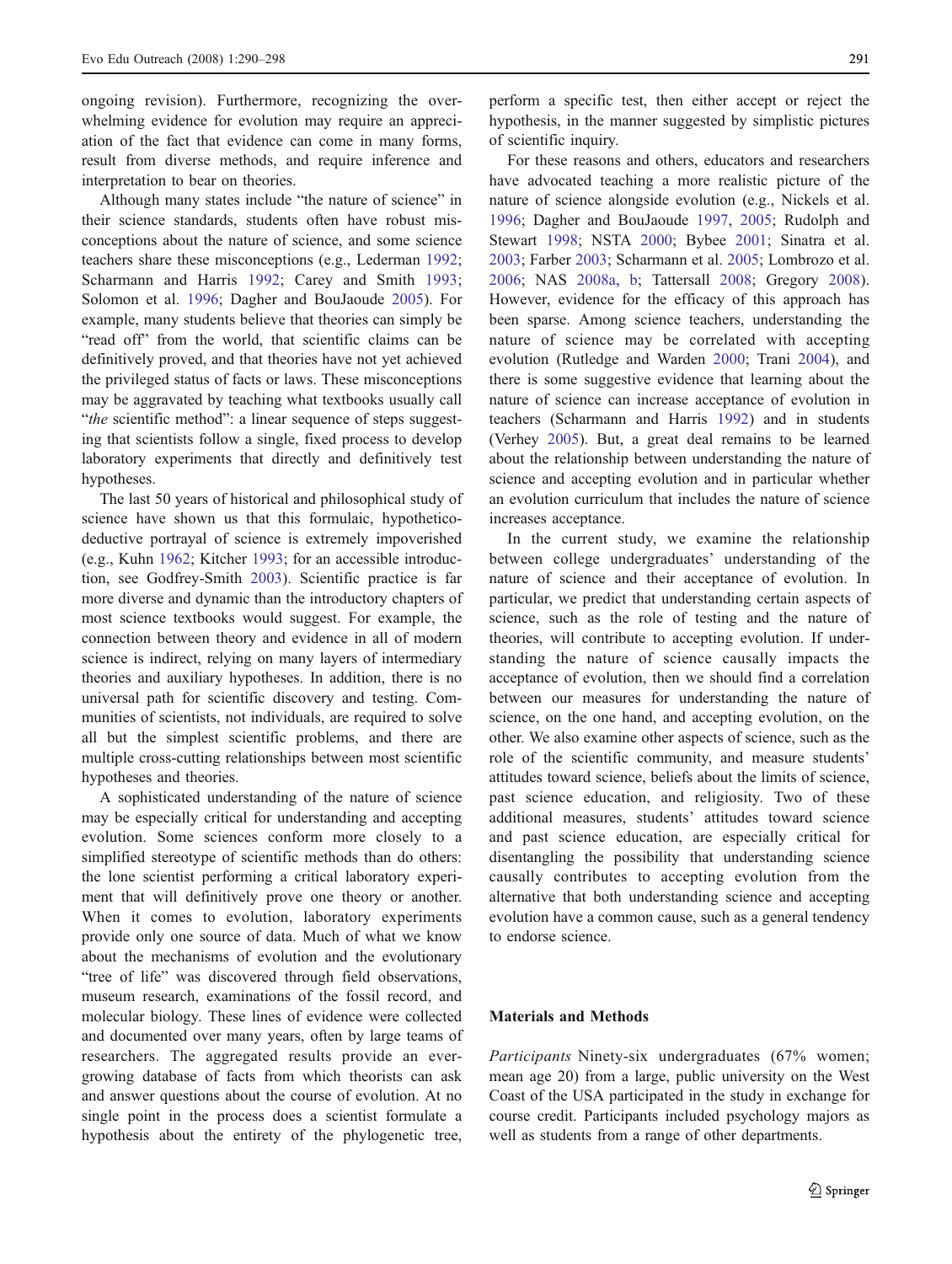<span id="page-2-0"></span>Materials The study consisted of an 18-page questionnaire divided into seven parts. In the first part, participants rated their agreement or disagreement with 60 statements about the nature of science on a five-point Likert scale  $(1=$ "strongly disagree," 2="disagree," 3="neither agree nor disagree," 4="agree," 5="strongly agree"). The 60 items were further organized into 12 sets of five, with each set of five presented on a single page and addressing a single theme concerning the nature of science (see Table 1 for themes and sample items). Many of the themes and items were based on the Student Understanding of Science and Scientific Inquiry instrument (Liang et al. [2006\)](#page-7-0), with additional items and themes added to target additional aspects of science and key misconceptions. The 12 themes were presented in 1 of 12 orders, conforming to a Latin square, and the five items within a theme were presented in one of two random orders. For each set of five items, two had a reverse valence from the rest so that endorsing the theme would involve a mix of "agree" and "disagree" responses.

In parts 2–5 of the questionnaire, participants continued to evaluate Likert items clustered in sets of five around a theme. These themes concerned the limits of scientific inquiry (limits), attitudes towards science (*attitude*), acceptance of evolution (evolution acceptance), and religious belief (*religiosity*; see Table [2](#page-3-0)). The items corresponding to each theme were presented in one of two random orders, but the theme order was fixed across participants. Again,

Table 1 Nature of science themes with sample items and mean ratings for theme, followed by the standard deviation

| Theme: description and sample items                                                                                                          | Mean $(SD)$ |
|----------------------------------------------------------------------------------------------------------------------------------------------|-------------|
| Theory support: scientific theories are not just guesses                                                                                     | 3.91(0.38)  |
| To be accepted, scientific theories must be supported by much evidence                                                                       |             |
| New hypotheses are basically wild guesses; scientists just dream them up <sup>a</sup>                                                        |             |
| Theory limits: theories can explain phenomena but cannot be definitively proven                                                              | 3.52(0.34)  |
| Accepted scientific theories are well-supported explanations for a broad set of natural phenomena                                            |             |
| Theories are basically hunches; they have not yet accumulated enough supporting evidence to be considered hypotheses <sup>a</sup>            |             |
| Testing: testing is central to science but can occur in many different ways                                                                  | 3.68(0.42)  |
| The same hypothesis or theory is often tested in many different ways                                                                         |             |
| Scientific investigations could not proceed without laboratory experiments <sup>a</sup>                                                      |             |
| Nonlinearity: the process of science is nonlinear, complex, and contingent                                                                   | 4.05(0.50)  |
| The process of science is nonlinear; each step can lead to many possible next steps                                                          |             |
| Scientists always follow the same step-by-step scientific method <sup>a</sup>                                                                |             |
| Construction: theories are constructed, not "read off" from nature                                                                           | 3.86(0.37)  |
| Scientific knowledge is built through a complex process that relies, in part, on observations of nature                                      |             |
| Scientific knowledge is deduced directly from observations of nature <sup>a</sup>                                                            |             |
| Provisionality: hypotheses and theories can always be modified                                                                               | 4.05(0.53)  |
| Scientific theories are subject to ongoing testing and revision                                                                              |             |
| Scientific theories based on accurate experimentation will not be changed <sup>a</sup>                                                       |             |
| Continuity: science is an on-going process                                                                                                   | 4.19(0.48)  |
| Scientific investigations usually lead to additional questions for further investigation                                                     |             |
| Scientific investigations usually come to a definitive end, allowing the science to move on to a brand new question <sup>a</sup>             |             |
| Comparison: testing involves comparing multiple explanations with available evidence                                                         | 3.54(0.44)  |
| The aim of scientific testing is to figure out which explanation for a phenomenon is most likely to be correct                               |             |
| Scientists usually investigate one hypothesis thoroughly before thinking about alternative explanations <sup>a</sup>                         |             |
| Creativity: science relies on imagination and creativity                                                                                     | 3.45(0.71)  |
| Scientists use their imagination and creativity when they come up with new experiments, hypotheses, and theories                             |             |
| Scientists do not use their imagination and creativity because these can interfere with objectivity <sup>a</sup>                             |             |
| Community: the scientific community plays an important role in science                                                                       | 4.17(0.49)  |
| The scientific community is essential to the process and progress of science                                                                 |             |
| Unlike many other professions, science is almost always a solitary endeavor <sup>a</sup>                                                     |             |
| Applications: science and society are interrelated                                                                                           | 4.23(0.49)  |
| Everyday problems and observations frequently inspire scientific investigations                                                              |             |
| Science is pure; scientists strive to do their work without considering its potential applications <sup>a</sup>                              |             |
| Society and culture: science is influenced by social and cultural factors                                                                    | 3.83(0.68)  |
| Individual scientists are influenced by their societies and cultures, and this, in turn, influences their scientific work                    |             |
| Scientific research is not influenced by society and culture because scientists are trained to conduct "pure," unbiased studies <sup>a</sup> |             |

The rating scale ranged from 1 to 5, with 1 indicating strong disagreement and 5 indicating strong agreement.

<sup>a</sup> Indicates items that were reverse coded to generate the mean for the theme.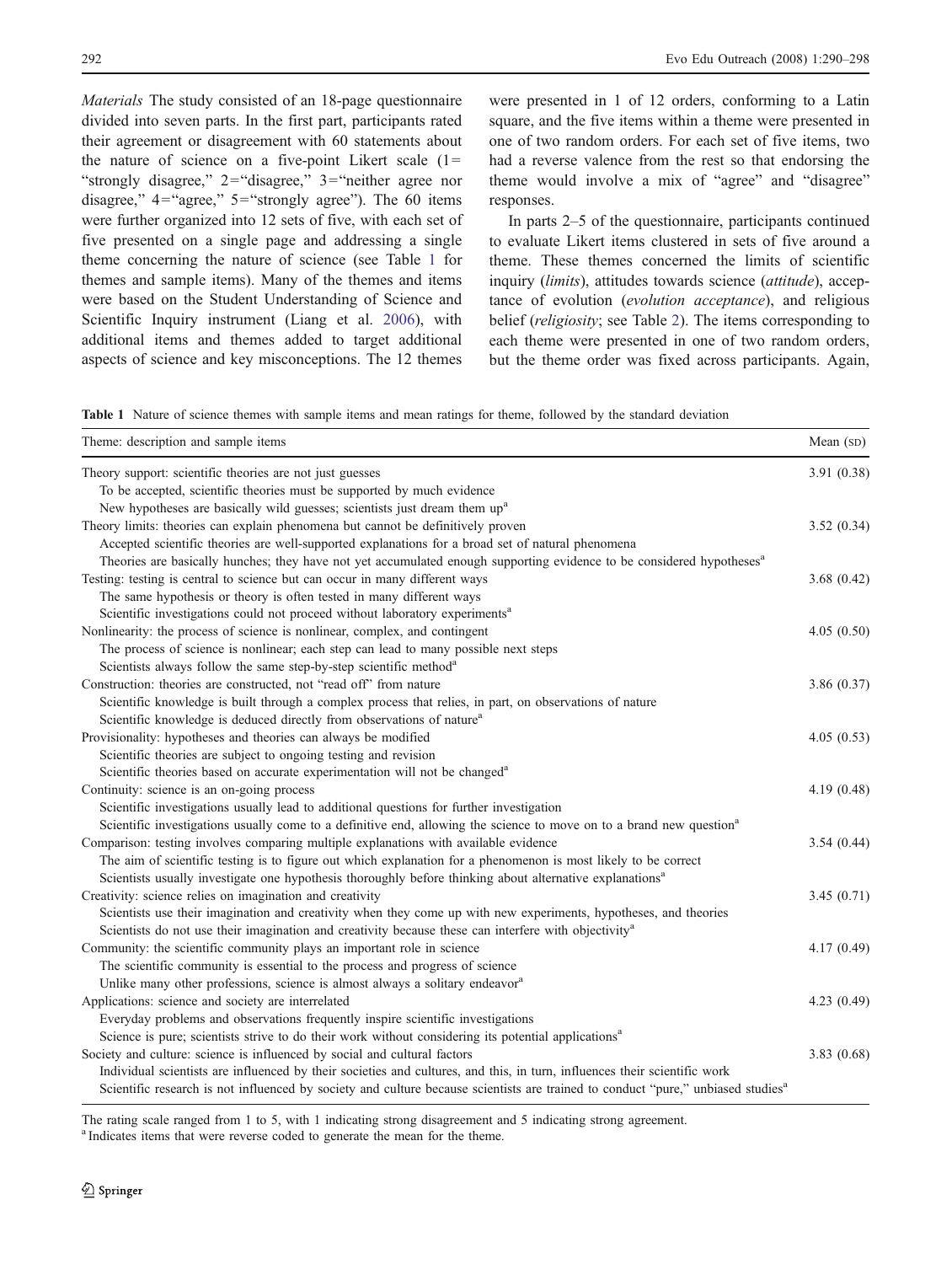#### <span id="page-3-0"></span>Table 2 Mean values for limits of science, attitude toward science, acceptance of evolution, and religiosity items

| Theme and items                                                                                                           | Mean $(SD)$ |
|---------------------------------------------------------------------------------------------------------------------------|-------------|
| Limits of science                                                                                                         | 3.64(0.61)  |
| Science cannot address the existence of supernatural entities or investigate supernatural mechanisms                      | 3.27(1.14)  |
| Science can help inform decisions related to morality but cannot directly make moral judgments about what is good and bad | 3.56(0.92)  |
| Science and technology cannot solve all human problems                                                                    | 4.16 (0.99) |
| Science could prove the existence of supernatural beings like God <sup>a</sup>                                            | 2.35(1.08)  |
| Science could disprove the existence of supernatural beings like God <sup>a</sup>                                         | 2.42(1.02)  |
| Attitude toward science                                                                                                   | 3.91(0.64)  |
| I am generally more interested in science than my peers are                                                               | 3.41(0.99)  |
| I am interested in pursuing a career related to science, technology, engineering, or mathematics                          | 3.66(1.37)  |
| I personally think that science is extremely valuable for society                                                         | 4.32(0.62)  |
| I think that science often has more negative repercussions for society than positive repercussions <sup>a</sup>           | 1.97(0.80)  |
| I personally think that science is boring <sup>a</sup>                                                                    | 1.88(0.85)  |
| Acceptance of evolution                                                                                                   | 3.93(0.82)  |
| I believe that animals have changed over time by a process of evolution                                                   | 4.26(0.87)  |
| I accept evolution by natural selection as a well-supported scientific theory                                             | 4.10(0.97)  |
| I believe that all species, including humans, have a common evolutionary origin                                           | 3.86(1.14)  |
| I believe that species were created individually and do not change over time <sup>a</sup>                                 | 1.68(0.86)  |
| I believe that the theory of evolution by natural selection has many gaps and problems <sup>a</sup>                       | 2.89(1.09)  |
| Religiosity                                                                                                               | 3.06(0.89)  |
| I believe in God                                                                                                          | 3.24(1.41)  |
| I believe in some kind of afterlife                                                                                       | 3.48(1.20)  |
| I personally feel a conflict between science and religion                                                                 | 2.82(1.22)  |
| I do not think religion can or should make claims about the natural world <sup>a</sup>                                    | 3.00(1.19)  |
| I do not consider myself a religious person <sup>a</sup>                                                                  | 3.25(1.31)  |

The rating scale ranged from 1 to 5, with 1 indicating strong disagreement and 5 indicating strong agreement.

<sup>a</sup> Indicates items that were reverse-coded to generate the mean for the theme

each set of five items had two with a reverse valence from the rest, so that endorsing the theme would involve a mix of "agree" and "disagree" responses.

In part 6 of the questionnaire, participants were asked to write a few sentences to complete a short story about science (the data from this task are not reported), and in the final part of the questionnaire, participants reported demographic information, including age, sex, and number of science courses taken at the university level (education).

Procedure Participants completed the questionnaire as part of a set of experiments, some of which were related to science and some of which were unrelated. Participants were randomly assigned to a packet with 1 of 12 theme orders and one of two item orders.

# Results

Coding The Likert item data was coded by averaging the responses to the five items corresponding to each theme, with two of the items reverse coded such that the resulting value was high to the extent participants endorsed the theme (see Tables [1](#page-2-0) and 2 for mean values). For the core science themes, a higher score indicates better understanding of the nature of science; for the limits of science, a higher score indicates a belief that the scientific method has limits; for attitudes toward science, a higher score indicates a greater personal interest in and positive attitude toward science; for acceptance of evolution, a higher score indicates a greater acceptance of evolution; and for the religion theme, a higher score indicates greater religiosity and a greater perceived conflict between science and religion. For initial analyses, the 12 core science themes were further averaged to create an overall measure of participants' understanding of the nature of science (NOS score).

Relationship Between NOS Score, Evolution, and Other Science Themes First, we note that there was a significant correlation between NOS score and the number of science courses taken at the college level, *education* ( $r=0.27$ ,  $p<$ 0.05), which provides an indication of validity for the measures employed (see Table [3\)](#page-4-0). To examine the relationship between NOS score and evolution acceptance, we calculated a correlation between these two measures, which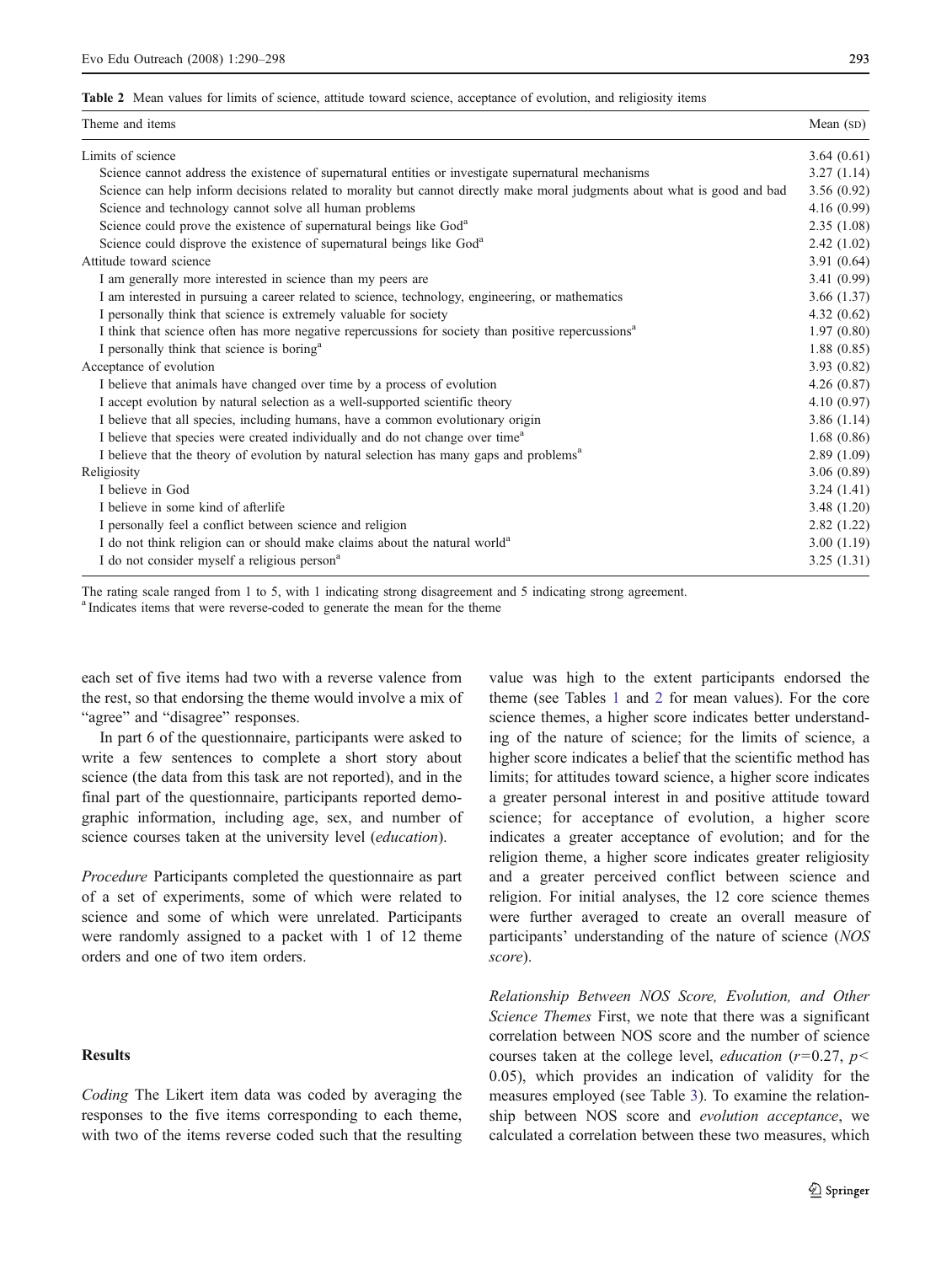0.01 level (two-tailed)

<span id="page-4-0"></span>

| <b>Table 3</b> Correlations between<br>overall NOS score and other<br>themes |           | NOS score | Limits         | Attitudes  | Evolution  | Religion    | Education      |
|------------------------------------------------------------------------------|-----------|-----------|----------------|------------|------------|-------------|----------------|
|                                                                              | NOS score |           | $0.22^{\rm a}$ | $0.39^{b}$ | $0.40^{b}$ | $-0.16$     | $0.27^{\rm a}$ |
|                                                                              | Limits    |           |                | 0.08       | $-0.01$    | 0.15        | 0.15           |
|                                                                              | Attitudes |           |                |            | $0.34^{b}$ | $-0.18$     | $0.33^{b}$     |
| <sup>a</sup> Correlation significant at the<br>0.05 level (two-tailed)       | Evolution |           |                |            |            | $-0.43^{b}$ | 0.07           |
|                                                                              | Religion  |           |                |            |            |             | $-0.12$        |
| <sup>b</sup> Correlation significant at the                                  | Education |           |                |            |            |             |                |
| $0.01$ level $(two-tailed)$                                                  |           |           |                |            |            |             |                |

was sizeable and statistically significant ( $r=0.40$ ,  $p<0.01$ ). However, this correlation need not indicate a direct relationship between understanding NOS and accepting evolution, as it could be that positive values on both are driven by a common cause, such as level of science education or a positive attitude toward science. Thus, a partial correlation between NOS score and evolution acceptance was calculated, controlling for education and attitude. Critically, this correlation remained sizeable and significant ( $r=0.31$ ,  $p<0.01$ ). While this could indicate that accepting evolution contributes to understanding NOS or that both are driven by a common cause not examined here, the most plausible interpretation is that understanding the nature of science makes an independent contribution toward accepting evolution.

Relationship Between Specific Science Themes and Evolution At the outset, we noted that understanding certain science themes could be especially relevant for accepting evolution. In particular, we noted the importance of understanding the status of theories and of appreciating that testing empirical hypotheses can involve complex inferences and methods. This suggests that the themes we have labeled as 'theory support,' 'theory limits,' 'testing,' 'non-linearity,' and 'construction' should correlate with accepting evolution.

Because many of the scores for the 12 science themes were highly correlated with each other and to avoid performing 12 independent statistical tests, the 12 themes were reduced to three components via a factor analysis. The analysis was performed in SPSS using principal component analysis as an extraction method and a direct oblimin rotation to improve the interpretability of the components. The resulting pattern matrix is reported in Table 4. Examining the highest loadings suggests that the first component can be characterized as "complexity" and the second as "theories." The third component, which is less interpretable, is what we call "context," as it involves themes related to the comparison of explanations (theoretical context) and society and culture (broader context). The correlations between these components and accepting evolution are reported in Table [5](#page-5-0). The complexity and theory components correlated significantly with accepting evolution, even when controlling for *attitude* and *education*. This confirms our initial prediction of a relationship between accepting evolution and understanding the nature of scientific confirmation and testing ("complexity"), as well as understanding the nature of scientific theories ("theories").

Relationship Between Science Themes, Evolution, and Religiosity Religiosity was significantly and negatively correlated with acceptance of evolution  $(r=-0.43, p<$ 0.01) but was not significantly related to other measures (see Table 3). To understand the basis for the relationship between evolution acceptance and religiosity, we examined each evolution and religion item individually. Two items from the religiosity scale, belief in God and belief in an afterlife, accounted for the overwhelming majority of this relationship, which extended to all five of the evolution items. It is interesting to note that items about a perceived conflict between science and religion were not significantly correlated with responses on the evolution items.

# Summary and Interpretation of Findings

We found that among college undergraduates, acceptance of evolution was negatively correlated with religiosity,

Table 4 Pattern matrix for the factor analysis involving science themes

|                        | Component 1<br>(35%) | Component 2<br>$(11\%)$ | Component 3<br>(9%) |
|------------------------|----------------------|-------------------------|---------------------|
| Theory support         | $-0.25$              | 0.89                    | 0.08                |
| Theory limits          | 0.23                 | 0.64                    | $-0.44$             |
| Testing                | 0.82                 | 0.03                    | $-0.28$             |
| Nonlinearity           | 0.63                 | 0.31                    | $-0.15$             |
| Construction           | 0.68                 | $-0.12$                 | 0.18                |
| Provisionality         | 0.53                 | 0.13                    | 0.41                |
| Continuity             | 0.50                 | 0.51                    | $-0.01$             |
| Comparison             | 0.02                 | 0.15                    | 0.62                |
| Creativity             | 0.60                 | $-0.12$                 | 0.13                |
| Community              | 0.22                 | 0.53                    | 0.29                |
| Applications           | 0.00                 | 0.58                    | 0.22                |
| Society and<br>culture | 0.33                 | 0.18                    | 0.49                |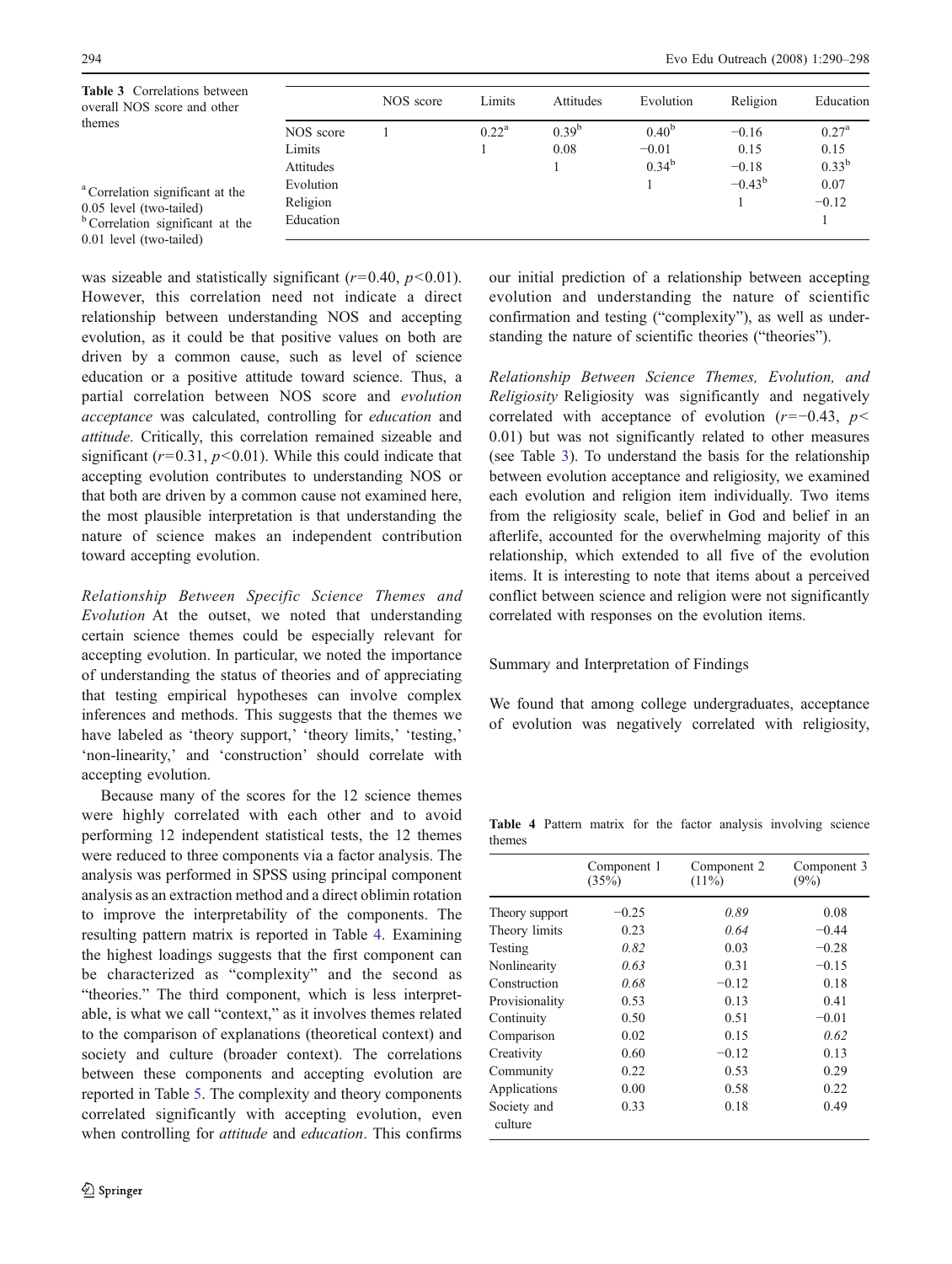<span id="page-5-0"></span>Table 5 The correlation between each component of the nature of science themes and accepting evolution

|                           | Correlation with<br>evolution | Partial correlation with<br>evolution |
|---------------------------|-------------------------------|---------------------------------------|
| C1: Complexity            | $0.29^b$                      | 0.21 <sup>a</sup>                     |
| C <sub>2</sub> : Theories | $0.37^{b}$                    | $0.33^{b}$                            |
| $C3:$ Context             | 0.13                          | 0.01                                  |
| NOS score                 | $0.40^{b}$                    | $0.31^{b}$                            |

The final column reports the partial correlation, controlling for attitudes and education. The first component, "complexity," reflects understanding that science is nonlinear and involves constructing theories on the basis of many sources of evidence. The second component, "theories," reflects understanding that scientific theories are not just guesses but also cannot be definitively proved. Both of these components are significantly correlated with accepting evolution.

<sup>a</sup> Correlation significant at the 0.05 level (two-tailed)

 $b$  Correlation significant at the 0.01 level (two-tailed)

positively correlated with a positive attitude toward science, and positively correlated with understanding the nature of science. Critically, the correlation between accepting evolution and understanding the nature of science remained sizeable and statistically significant even when controlling for the effects of attitude toward science and previous science instruction. Past science education was not significantly correlated with accepting evolution. This finding is in line with previous work that documents a weak relationship between understanding evolution and accepting evolution, as most science courses at the college level focus on specific scientific content and not on the nature of science.

The finding that understanding the nature of science is correlated with accepting evolution suggests that improving students' understanding of the nature of science could causally influence their acceptance of evolution. However, further study will be required to establish this causal interpretation of our correlational findings, as well as to verify that the relationship between understanding the nature of science and accepting evolution holds among students of different ages and backgrounds. We hope the current findings provide impetus for such research.

In the introduction, we presented several reasons for expecting a relationship between understanding the nature of science and accepting evolution. While our current findings support such a relationship, this relationship could arise in multiple ways. One possibility is that understanding the nature of science (and, in particular, the nature of theories and of confirmation) directly impacts one's willingness to accept evolution. A second possibility is that understanding these aspects of the nature of science prevents one from being swayed toward unwarranted skepticism by antievolution messages. Indeed, many antievolution slogans and strategies hinge on the claim that

evolution is "only a theory" and question the legitimacy and strength of the enormous body of evidence supporting evolution (Scott [2004\)](#page-8-0).

A tentative reason to endorse the possibility that understanding the nature of science prevents the rejection of evolution rather than directly leading to its acceptance comes from cross-cultural work. Misconceptions about the nature of science and in particular a failure to appreciate the aspects of science related to the factor we identified as "complexity" are fairly robust cross-culturally (Leach et al. [1997](#page-7-0); Kang et al. [2004;](#page-7-0) Huang et al. [2005](#page-7-0); Liang et al. [2006](#page-7-0); Deniz et al. [2008\)](#page-7-0), while the rejection of evolution is not (Miller et al. [2006](#page-8-0)). If understanding the nature of science were a prerequisite to accepting evolution, one would expect high acceptance to indicate high understanding. Given that this is not the case, it seems more likely that understanding the nature of science plays a special role in the USA, where antievolution messages are prominent and often leveled against evolution's scientific credentials.

If our characterization of the role of understanding the nature of science in accepting evolution is correct, it has two implications. First, teaching the nature of science is unlikely to lead students who endorse an alternative conception, such as creationism, to reject that alternative (see also Bishop and Anderson [1990](#page-7-0); Lawson and Worsnop [1992](#page-7-0); Trani [2004\)](#page-8-0). Instead, the greatest influence may be on students who are not committed to creationism but who are unsure about evolution—perhaps as a result of antievolution messages. Second, instruction in the nature of science could be most beneficial at the earliest stages of science instruction. Although serious discussions of the nature of science, if broached at all, are often reserved for high school and beyond, it is critical that children begin to develop an understanding of science to properly evaluate antievolution messages when they are first encountered. There is also some support for the idea that accepting evolution improves students' ability to understand evolution (e.g., McKeachie et al. [2002](#page-8-0); Ingram and Nelson [2006](#page-7-0)), which provides a further reason for students to be exposed to the nature of science and for this instruction to occur early on in science education.

The calls for an increased emphasis on teaching the nature of science both for the sake of evolution education (e.g., Pigliucci [2007](#page-8-0)) and for its own sake (e.g., Alberts [2008](#page-7-0); Cronjie [2008](#page-7-0)) have come from many corners. New approaches to integrating the nature and process of science across the science curriculum (e.g., [http://www.understan](http://www.understandingscience.org) [dingscience.org](http://www.understandingscience.org)) will provide resources to help teachers answer these calls and supplement currently available materials (e.g., NAS [2008a](#page-8-0), [b\)](#page-8-0). Nevertheless, for much of the education community, putting these resources to work and shifting science content emphases will likely involve some reconceptualization of the nature of science.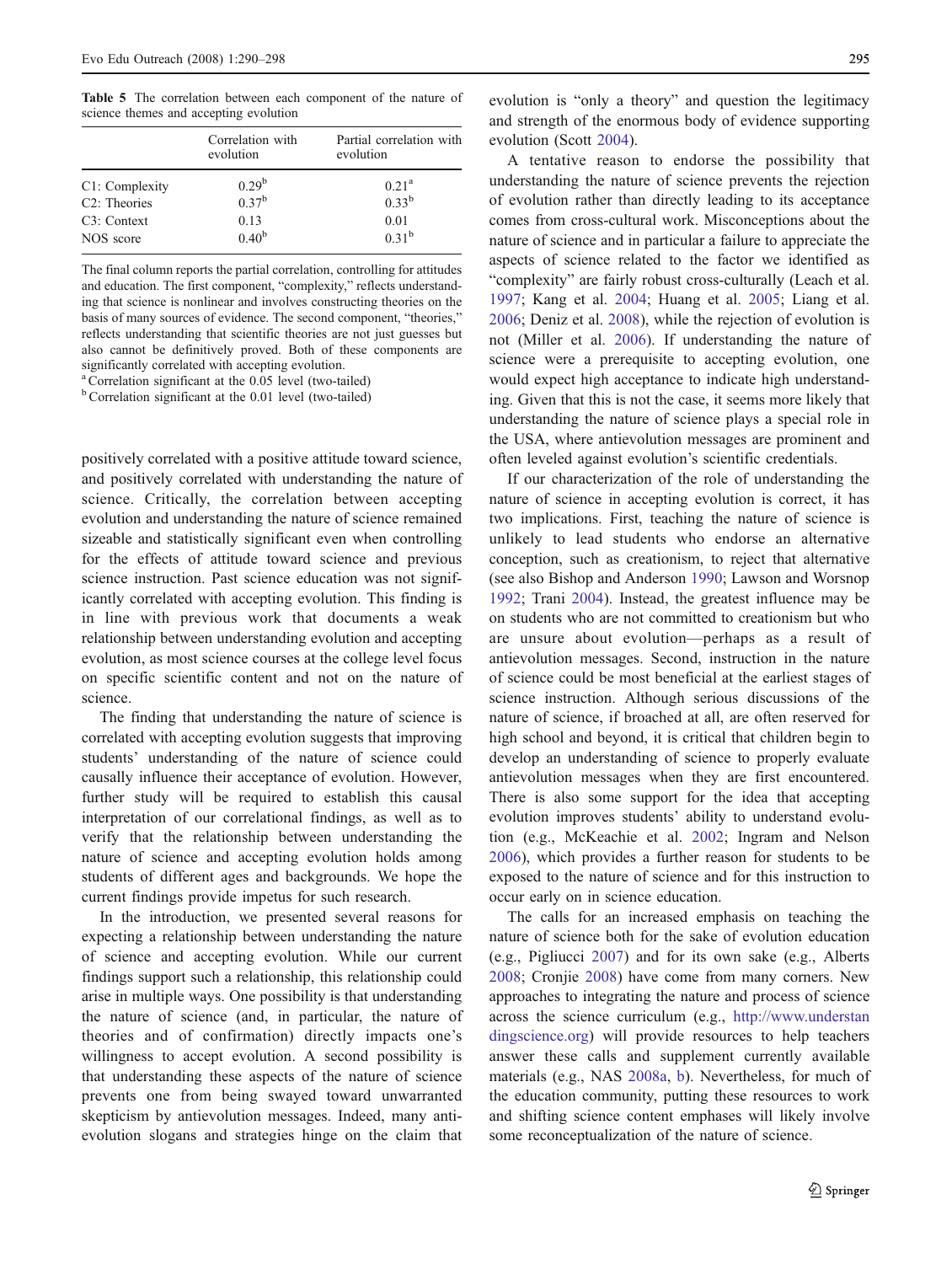## Understanding and Teaching the Nature of Science

How should the nature of science be understood and taught? We have considerably simplified a vast and difficult topic for the purposes of exposition in this paper and for the purposes of assessment in the study we report. But, the status of scientific theories is a subtle issue, and the role of evidence and nature of scientific confirmation are complex. Indeed, these topics are the source of controversy in the philosophy of science, where an enormous literature explores different ways of understanding the structure and confirmation of theories (see Godfrey-Smith [2003,](#page-7-0) for an accessible review). While the controversies within the philosophy of science do not bear on the scientific legitimacy of the theory of evolution (all approaches recognize the scientific legitimacy of the theory of evolution), they do illustrate that the nature of science is not transparent, with the corollary that it may not be easy for teachers to effectively convey the nature of science to students. Nevertheless, we believe that students should be exposed to contemporary philosophical views about the nature of theories and evidence. Below, we highlight three key characteristics of the nature of science.

Scientific Theories are Trustworthy and Reliable but Still Provisional A common misconception among students and the general public revealed in this and other studies concerns what we might call the *provisionality* of scientific knowledge. On the one hand, students are taught mature theories and the core aspects of those theories. This leads many to conclude that genuine scientific knowledge has been demonstrated beyond all doubt. On the other hand, in colloquial usage, the term "theory" suggests considerable reason for doubt. In science, however, the term "theory" is used for systematic sets of claims for which considerable evidence has been amassed. For example, we use the term theory when talking about the chemical bond or the germ theory of disease.

Students ought to be taught not just the meaning of the word "theory" but the evidentiary status of central scientific theories such as evolution. They are theories for which a tremendous amount of evidence has been amassed, but like all theories, they are accepted in a provisional way. This does not mean that they are mere conjecture but rather that there are no guarantees in scientific inquiry. Some new discovery tomorrow might upset our most deeply held scientific commitments—be it the discovery of a perpetual motion machine or a pre-Cambrian rabbit. We believe that this dynamic aspect of science is part of its excitement and think that this should be communicated directly to students.

Testing Theories Requires Other Theories A more subtle issue involves the way that modern theories are tested.

Foundational framework theories such as contemporary evolutionary theory, quantum mechanics, and the atomic theory of matter were not confirmed directly by evidence, nor could most conceivable experiments single-handedly show them to be false. These theories were tested by the slow accumulation of evidence and inferences made between these framework theories and more specific hypotheses.

For example, one of the most important lines of evidence for evolutionary theory comes from biogeography, something Darwin devoted considerable attention to in the years between the Beagle voyage and the publication of On the Origin of Species. One component of Darwin's research was careful study of his own and others' observations of the Galapagos fauna. On the voyage itself, Darwin had noted differences between the mockingbirds of different islands. He also recalled that the vice governor of the archipelago had informed him that the tortoises differed among the islands and that he could tell by the shape of the shell the origin of any tortoise. Upon his return to England, consultations with Ornithologist John Gould convinced him of further distributions of traits including the now-famous Galapagos finches (Sulloway [1982,](#page-8-0) [1984](#page-8-0); Browne [1996\)](#page-7-0).

The distribution of these animals through the Galapagos Islands is now taken to be a striking example of and evidence for evolution, but there is no direct connection between geographical distributions of similarities and differences in species and evolutionary theory. Connecting these observations to evolutionary theory ultimately draws on taxonomy, geology, climatology, animal behavior, and, nowadays, molecular genetics. Initially, assumptions about climate conditions or ancestral variation might need to be made, but these theoretical assumptions can be later tested on their own. Scientific testing almost always works like this: To test one theory, one has to deploy many additional theories and hypotheses. Sometimes, these other theories and hypotheses will be more or less settled matters, like the age of the earth. But, other times, they are much more provisionally held, like the baseline mutation rate of the genome.

Although the claim that "testing theories requires other theories" might sound complex, the basic insight can be incorporated into existing science instruction. Students can begin to recognize early that the tests they perform in laboratories and discuss in class all rely on assumptions and that these assumptions, in turn, are subject to on-going scientific testing.

There is Not One Scientific Method, Only Scientific Methods Finally, we should emphasize to students that science has no single method. There is no recipe for formulating and testing hypotheses and theories. Scientists are led to their theories from many paths, including logical extensions from known cases, analogical reasoning from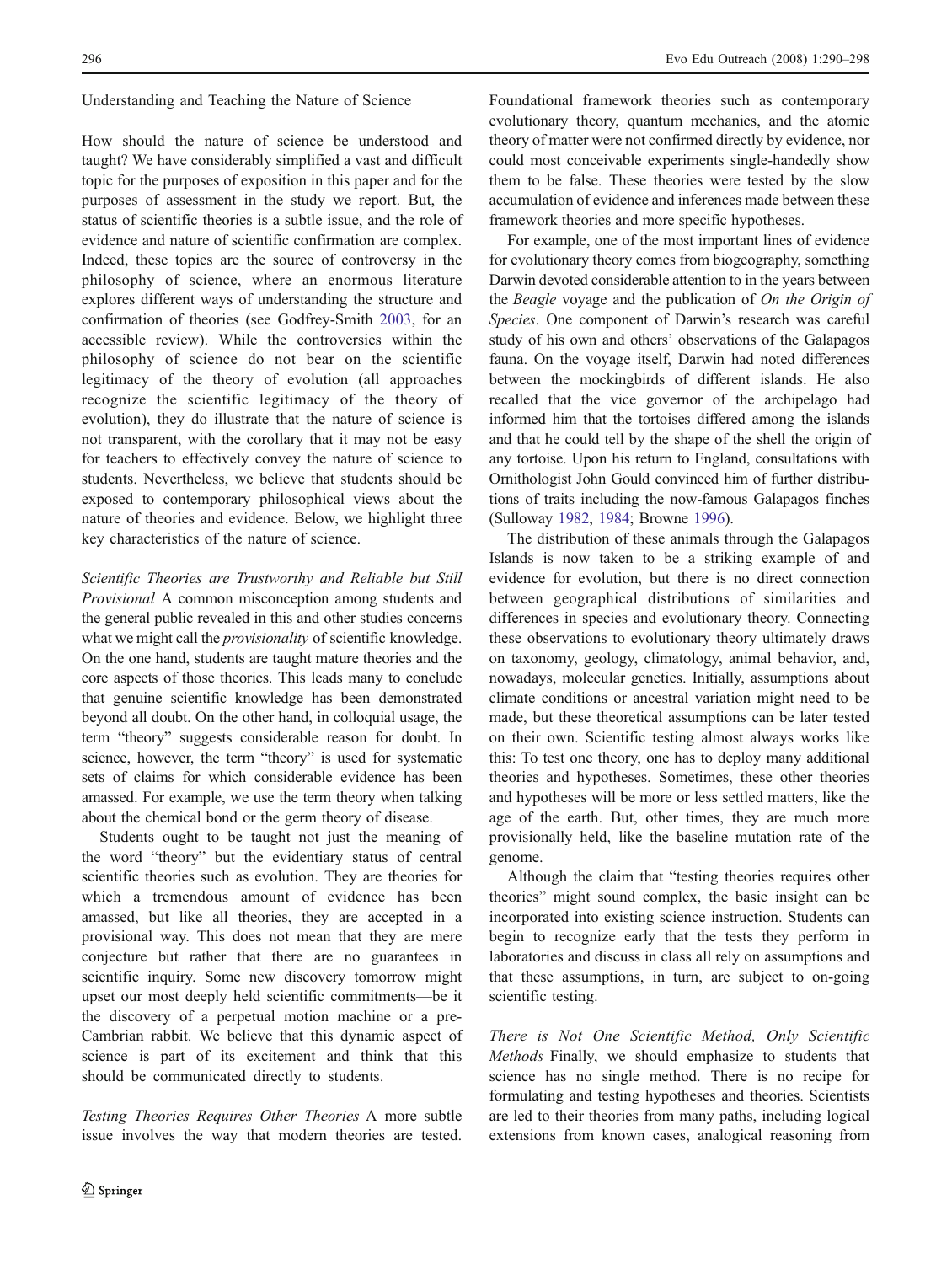<span id="page-7-0"></span>similar cases, and de novo theorizing. Practical concerns, experimental failures, and even misunderstandings have fruitfully led to the formulation of hypotheses. Sometimes, data collection precedes clear theoretical ideas. Other times, theories come first, without knowing how they can be tested. Furthermore, occasionally, especially in contemporary science, research is conducted by simulation, often with large uncertainties in the output.

The variety in scientific methods is impossible to capture in a set of easily memorized steps. However, exposing students to a diverse sample of scientific ideas and experiments and explicitly discussing the nature of science can help students move beyond a simple picture of scientific methods. Moreover, recognizing the roles of creativity, innovation, and discovery in science may also make the topic more exciting and attractive for students.

### **Conclusions**

The picture of scientific inquiry we have sketched is more complex than many standard textbook presentations, but we believe that teaching it is essential. Understanding the nature of science and understanding evolutionary theory are ends in themselves and may be mutually reinforcing. In conjunction, they may additionally foster an acceptance of evolution among students.

Teaching science with the aim of changing students' beliefs about evolution raises difficult questions about the proper role of teachers and science education (e.g., Meadows et al. [2000](#page-8-0); McKeachie et al. [2002](#page-8-0); Ingram and Nelson 2006). But, applying the insights of evolution to medicine, public policy, environmental issues, and decisions about what to eat and how to live requires not only understanding evolution but accepting it as well. We suggest that if we want our students to understand and accept evolution, a more realistic picture of the nature and process of science is essential.

Acknowledgments The authors wish to acknowledge Michael Ranney and Judy Scotchmoor for relevant discussions and Tom Griffiths and Deena Skolnick Weisberg for comments on earlier drafts, as well as Niles Eldredge and an anonymous reviewer for helpful comments. Anna Thanukos was supported in part by a grant from the National Science Foundation (EAR-0624436) to the UC Museum of Paleontology. All three authors are affiliated with the NSF-funded Understanding Science project: [http://www.under](http://www.understandingscience.org) [standingscience.org](http://www.understandingscience.org).

# **References**

Alberts B. Editorial: considering science education. Science 2008; 319:1589.

- American Academy or the Advancement of Science (AAAS), AAAS resolution: statement on the teaching of evolution; 2006. Available at: [http://archives.aaas.org/docs/resolutions.php?doc\\_](http://archives.aaas.org/docs/resolutions.php?doc_id=443) [id=443](http://archives.aaas.org/docs/resolutions.php?doc_id=443) (accessed April 14, 2008).
- Bishop BA, Anderson CW. Student conceptions of natural selection and its role in evolution. J Res Sci Teach 1990;27:417–25.
- Brem SK, Ranney M, Schindel J. Perceived consequences of evolution: college students perceive negative personal and social impact in evolutionary theory. Sci Educ 2003;87:181–206.
- Browne J. Charles Darwin: voyaging. Princeton: Princeton University Press; 1996.
- Bybee RW. Teaching about evolution: old controversy, new challenges. BioScience 2001;51:309–12.
- Carey S, Smith C. On understanding the nature of scientific knowledge. Educ Psychol 1993;3:235–51.
- Cronjie R. Letter: going public with the scientific process. Science 2008;319:1483–4.
- Dagher ZR, BouJaoude S. Scientific views and religious beliefs of college students: the case of biological evolution. J Res Sci Teach 1997;34:429–45.
- Dagher ZR, BouJaoude S. Students' perceptions of the nature of evolutionary theory. Sci Educ 2005;89:378–91.
- Demastes SS, Settlage J, Good RJ. Students' conceptions of natural selection and its role in evolution: cases of replication and comparison. J Res Sci Teach 1995;32:535–50.
- Deniz H, Donnelly LA, Yilmaz I. Exploring the factors related to acceptance of evolutionary theory among Turkish preservice biology teachers: toward a more informative conceptual ecology for biological evolution. J Res Sci Educ 2008;45:420–43.
- Farber P. Teaching evolution and the nature of science. Am Biol Teach 2003;65:347–54.
- Godfrey-Smith P. Theory and reality: an introduction to the philosophy of science. Chicago, IL: University of Chicago Press; 2003.
- Gregory TR. Evolution as fact, theory, and path. Evo Edu Outreach 2008;1:46–52.
- Huang C, Tsai C, Chang C. An investigation of Taiwanese early adolescents' views about the nature of science. Adolescence 2005;40:645–54.
- Ingram EL, Nelson CE. Relationship between achievement and students' acceptance of evolution or creation in an upper-division evolution course. J Res Sci Teach 2006;43:7–24.
- Kang S, Scharmann LC, Noh T. Examining students' views on the nature of science: results from Korean 6th, 8th, and 10th graders. Sci Educ 2004;89:314–34.
- Kitcher PS. The advancement of science. Oxford, UK: Oxford University Press; 1993.
- Kuhn TS. The structure of scientific revolutions. Chicago, IL: University of Chicago Press; 1962.
- Lawson AE, Worsnop WA. Learning about evolution and rejecting a belief in special creation: effects of reasoning skill, prior knowledge, prior belief and religious commitment. J Res Sci Teach 1992;29:143–66.
- Leach J, Driver R, Millar R, Scott P. A study in progression in learning about "the nature of science": issues of conceptualization and methodology. Int J Sci Educ 1997;19:147–66.
- Liang LL, Chen S, Chen X, Kaya ON, Adams AD, Macklin M, Ebenezer J. Student understanding of science and scientific inquiry: revision and further validation of an assessment instrument. In: Annual Conference of the National Association for Research in Science Teaching (NARST), San Francisco, CA; 2006.
- Lederman NG. Students' and teachers' conceptions of the nature of science: a review of research. J Res Sci Teach 1992;29: 331–59.
- Lombrozo T, Shtulman A, Weisberg M. The intelligent design controversy: lessons from psychology and education. Trends Cogn Sci 2006;10:56–7.